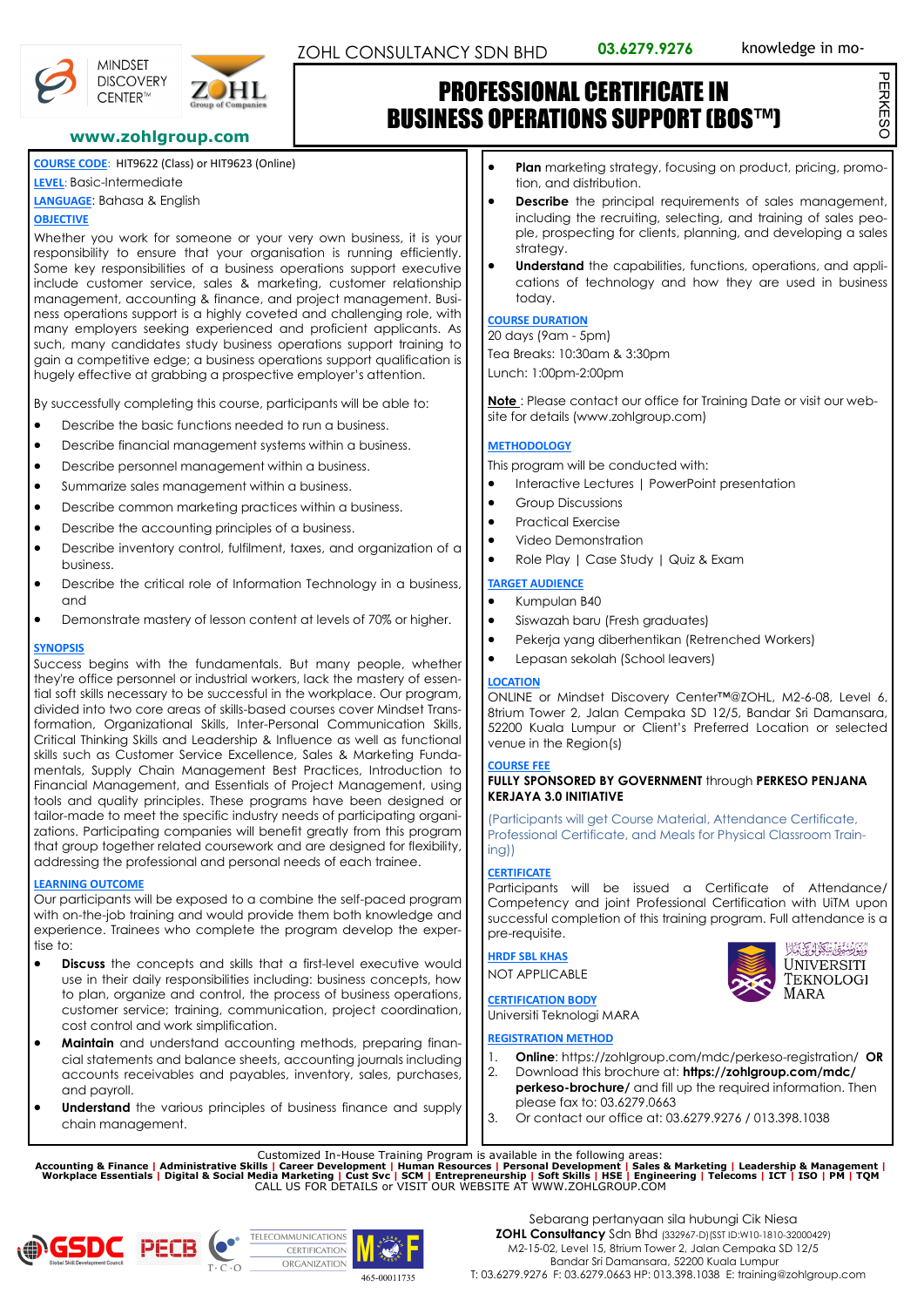PERKESO

PERKESC





# PROFESSIONAL CERTIFICATE IN BUSINESS OPERATIONS SUPPORT (BOS™)

## **www.zohlgroup.com**

#### **COURSE CONTENT GETTING STARTED**

- Icebreaker
- Housekeeping Items
- The Parking Lot
- Workshop Objectives

## **SOFT SKILLS TRAINING (10 days)**

- Mindset Transformation 2 days
- Organizational Skills 2 days
- Interpersonal Communication Skills 2 days
- Critical Thinking 2 days
- Leadership and Influence 2 days

## **FUNCTIONAL SKILLS TRAINING (10 days)**

- Outstanding Customer Service 2 days
- Sales and Marketing Fundamentals 2 days
- Supply Chain Management Best Practices 2 days
- Introduction to Financial Management 2 days
- Essentials of Project Management 2 days

## **Question & Answer Session**

## **Examination**

- Ensure that you have filled up the basic details.
- This exam consists of 40 multiple-choice questions.
- Candidates need to score a minimum of 65% of the total marks (i.e. 26 out of 40) to pass this examination.
- The total duration of this examination is 90 minutes.
- Candidate should Tick against only one correct answer in Multiple Choice Questions.
- There is no negative marking system applicable to this examination.
- In case the participant does not score passing % then they will be granted a 2nd attempt at no additional cost. Re-examination can be taken up to 30 days from the date of the 1st exam attempt.

## **End of Program House-Keeping**

- Program De-Briefing
- Feedback Questionnaire
- Closing Ceremony

NOTE: The Above Training will be conducted both in English & Bahasa Malaysia

## **FACILITATOR**



**Alauddin Razali** has more than 23 years of experience in Business Coaching, Consultancy, Master Trainer, and Facilitator. He is one of the Senior Trainers with ZOHL Consultancy Sdn Bhd for the past 5 years. His primary responsibilities included business turnaround and entrepreneurship development with major emphasis in business model canvassing, business management, sales & marketing strategy, com-

munication skills and upgrading of personal soft skills and working skills in the following sectors:

Private Companies, GLC, MNC, and Government Agencies.

Since 2013, Alauddin has been trainer for Mindset Discovery Centre@ZOHL for their CIDB and HRDF training programs. Some of the programs include Effective Leadership & Supervisory Skills and Office Management. In addition, he has also conducted training programs for MARA, PUNB, INSKEN, AIM, and IPTAs.

He was also involved in providing Soft Skills training for Khazanah SL1M-GREEN Program for 3 years and TalentCorp GEMS Program for 3 years

#### on the following subjects:

Mindset Transformation, Business Etiquette and Personal Grooming Leadership & Influence, Organizational Skills, Time Management Leadership & Supervisory Skills, Team Building Office Administration & Management, Moment of Truth Entrepreneurship, Sales & Marketing Strategy Business Model Canvassing, Customer Service Excellence Business Operations, Business Coaching & Mentoring Business Planning, and Interpersonal Communication Skills.

Alauddin served the Royal Malaysian Navy as Chief of the Boat and Onshore for about 16 years. Later, he built his own business related to engineering, IT and construction. He was also invited to appear in a local TV show on a program called 'Developing Negotiation Skills' in the year 2000.

Education:

- Engineering major from HMAS Nirimba, NSW, Sydney, Austral $i\alpha$
- Royal Australian Navy: Nuclear, Biological, Chemical & Damage control Course
- BPMB: Executive Bumiputra Entrepreneur

## **Fakitah bt Mat Kasa (Kit Kasa)**

Kit is a speaker for the local and international audiences. She has



served organisations varying from the SMEs to the multinationals with clients from the tea lady right up to the CEO. Her background ranges from corporate, industrial, academic to research. She has done a stint as the Administrator of United Nations Global Compact Local Administrator C. C.<br>Network, Malaysia.<sup>\*</sup>

Kit's working experience is as follows:

- Bank Officer in a local bank
- Company Secretary in a company with varied interests
- Human Resource Executive in a European factory
- Operations Manager in an Energy Service Company
- Administrator of United Nations Global Compact
- **Researcher**

In January 2019, Kit was appointed as a member on the Industrial Advisory Panel of KDU University College for 2019 and 2020.

Her passion is English and has for many years trained adults in the various forms of English; from spoken to written – in specialist areas of nursing, customer service, in more general areas of Proficiency in English and Business Writing, Report Writing and Technical Report Writing and programs which require specific input and results. She has trained English for SLIM trainees since the national inception. As she is also trained as a TQM facilitator and in Meta-NLP, she applies these in all her interactions; in training and/ or consultations.

## **Application of Advanced Methods of Thinking Skills**

Her success in carrying out training stems from her ability to connect with the participants. She subscribes to understanding and applying Herrmann Brain Dominance Index, synchronising channels of communication at all times, during the course of training.

Kit had successfully completed and is now a Neuro-Semantics Meta NLP Practitioner, holds a Certificate in Accessing Personal Genius and has obtained her Certifications for Coaching Essentials by the International Society of Neuro-Semantics, USA. She is a PSMB certified trainer TTT/0822, by the Human Resource Development Foundation, Malaysia.

Customized In-House Training Program is available in the following areas:<br>Accounting & Finance | Administrative Skills | Career Development | Human Resources | Personal Development | Sales & Marketing | Leadership & Manag